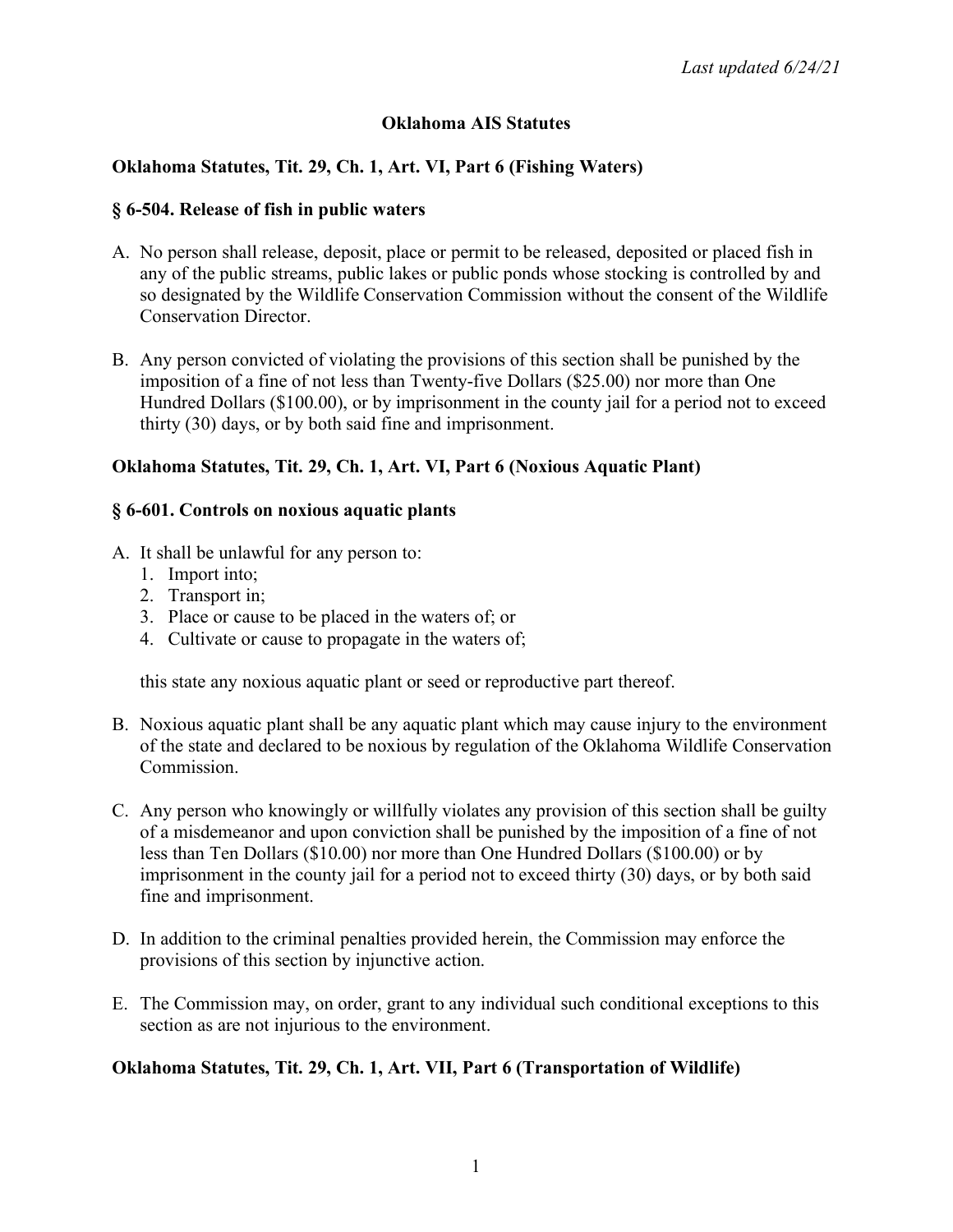## **§ 7-602. General prohibition against transporting wildlife--Exceptions**

- A. Except as otherwise provided by law, no person may ship into or out of, transport into or out of, have in possession with the intent to so transport, or cause to be removed from this state:
	- 1. Any wildlife or parts thereof, nests of wildlife, their eggs or their young; or
	- 2. Any endangered or threatened species.
- B. Exceptions to paragraph 1 of subsection A of this section are:
	- 1. Dead fish or wildlife legally taken by licensed hunters or fishermen for noncommercial purposes may be possessed, shipped, or transported into or within the borders of this state if it is accompanied by or has attached the appropriate certificate, license or tag as may be required by the Oklahoma Wildlife Conservation Code, rules, or the laws of another state;
	- 2. Rough fish products that have been completely processed into food or other products that legally taken fish may yield may be exported from the state;
	- 3. Any rough fish taken by licensed commercial fishermen who have been issued a special permit as required by Section 4-105 of this title by the Director may be shipped, transported or exported pursuant to the permit;
	- 4. Any fish or wildlife lawfully bred or propagated may be shipped or transported within the confines of this state or exported out of this state;
	- 5. Any wildlife for which the Director has given an individual specific written authority for its transportation into or out of the state; or
	- 6. Any farmed cervidae licensed pursuant to the Oklahoma Farmed Cervidae Act.
- C. An owner or operator of a commercially licensed hunting facility shall be permitted to transport cervidae from one in-state hunt facility to another in-state hunt facility without a permit issued by the Department of Wildlife Conservation.
- D. Any person convicted of violating the provisions of this section shall be punished by a fine of not less than Fifty Dollars (\$50.00) nor more than Two Hundred Dollars (\$200.00), or by imprisonment in the county jail for a period not less than ten (10) days nor more than sixty (60) days, or by both.

## **Oklahoma Statutes, Tit. 29, Ch. 1, Art. VIII (Effect of and Short Title of Act)**

## **§ 8-104. Resolution penalty provision**